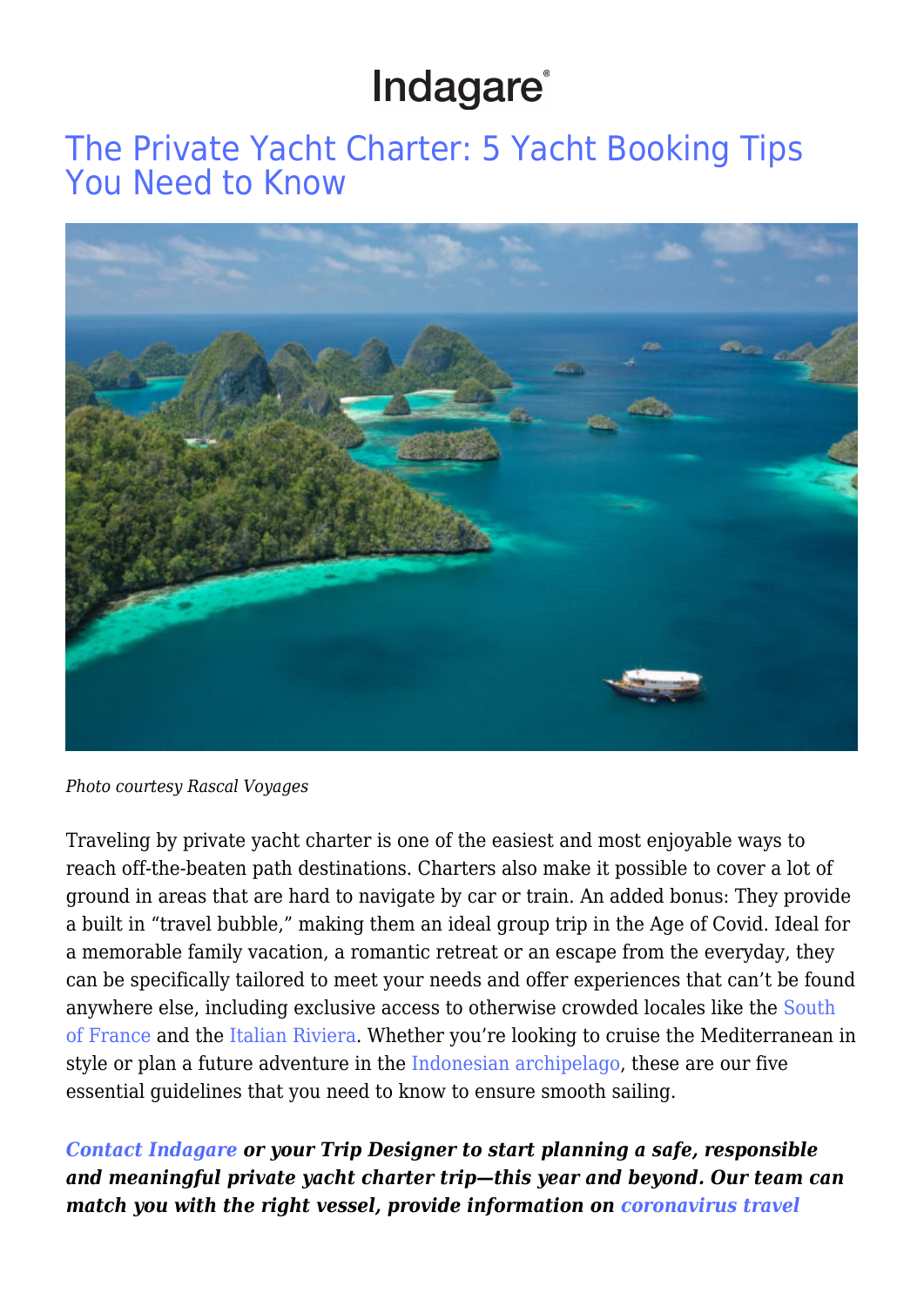*[safety and policies](https://www.indagare.com/destinations/world/articles/the-indagare-guide-to-travel-during-covid) and arrange everything from sailboats or catamarans to luxurious staffed yachts, as well as plan land touring, adventure activities and meals on board or at top restaurants.*

### **Yacht Booking Tips**

1. Plan in advance…



*Whether you want to sail through Alaska, the Mediterranean or the Pacific, it is essential to consult your charter's route well in advance.*

Yachts operate on a seven-day schedule that usually runs from Saturday to Saturday. This seven-night minimum is rarely negotiable (and it can go up to 10 nights during the winter holidays), so you should plan to allocate this much time for your trip. Additionally, sailing schedules are sometimes set up to a year in advance, so it is important to talk to your trip designer as soon as you start thinking about a charter in order to plan around where the boats will be docked. While early notice is preferred, it is still possible to book charters within a closer window to the departure date; however, due to pent-up demand and a rising popularity of this style of travel, boats tend to get booked quickly—so if you find the right charter for you, confirm it!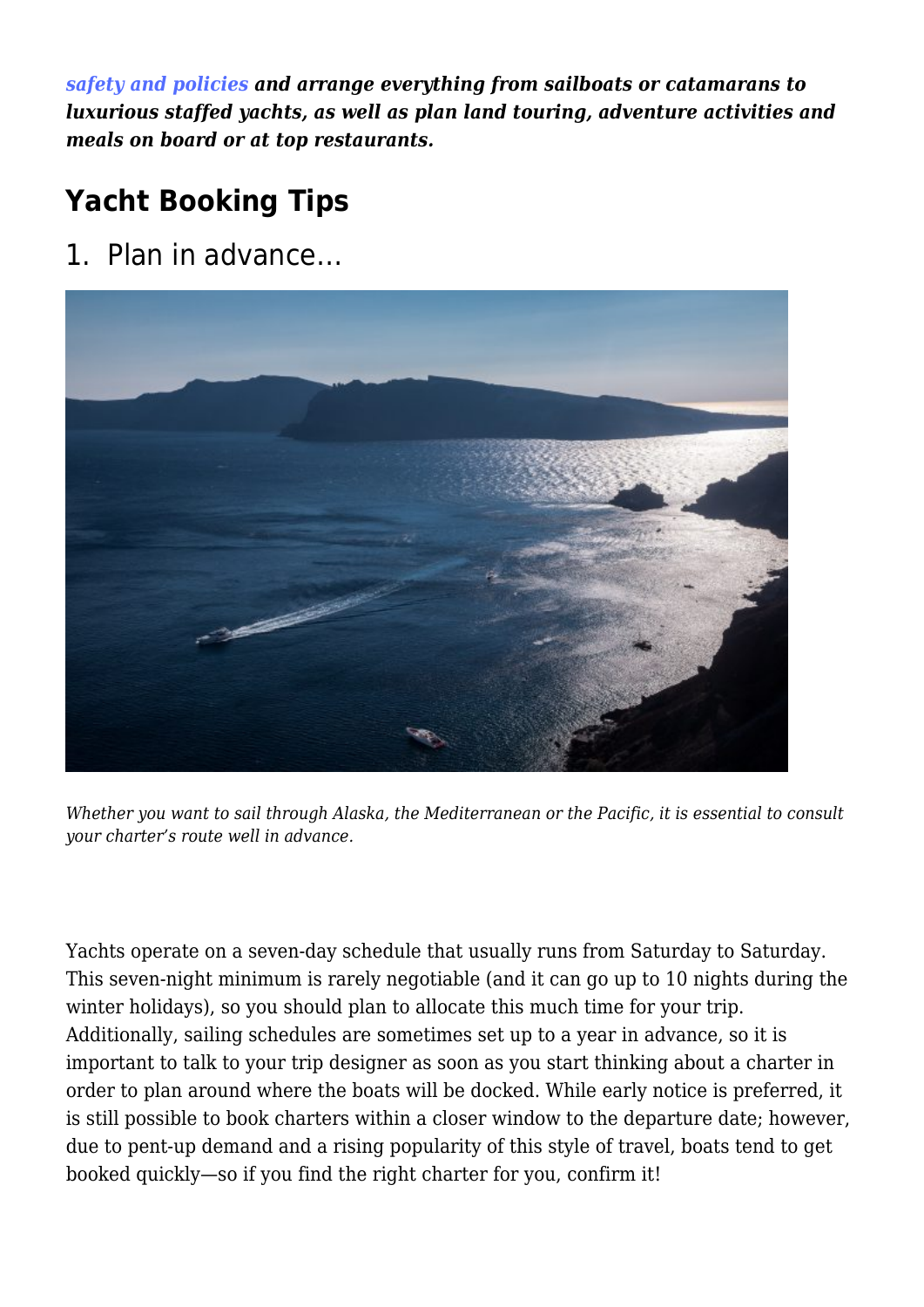#### **Related: [23 Trips of a Lifetime to Plan This Year](https://www.indagare.com/destinations/world/articles/trips-of-a-lifetime)**

### 2. …But be flexible with your itinerary



*Charter itineraries can include stays at resorts like Soneva Jani in the Maldives. Photo courtesy Soneva Jani.*

Yacht charters allow you to visit lots of destinations with ease in a shorter period of time and can include touring on land as well as activities on the water. This offers wonderful freedom and creativity to craft robust itineraries; however, travelers must always remember that *everything is dependent on the weather*. Routing is never guaranteed and can change at any moment, depending on the conditions, so avoid booking non-refundable hotel and restaurant reservations or activities. No matter how well an itinerary is put together by your trip designer, it is more likely than not that it will change at some point. Your captain and crew are equipped to adjust and will discuss the day's plan with you each morning, based on the weather and your group's desires.

#### **Related: [Best Destinations for Summer Yacht Charters](https://www.indagare.com/destinations/world/articles/top-10-yacht-charters)**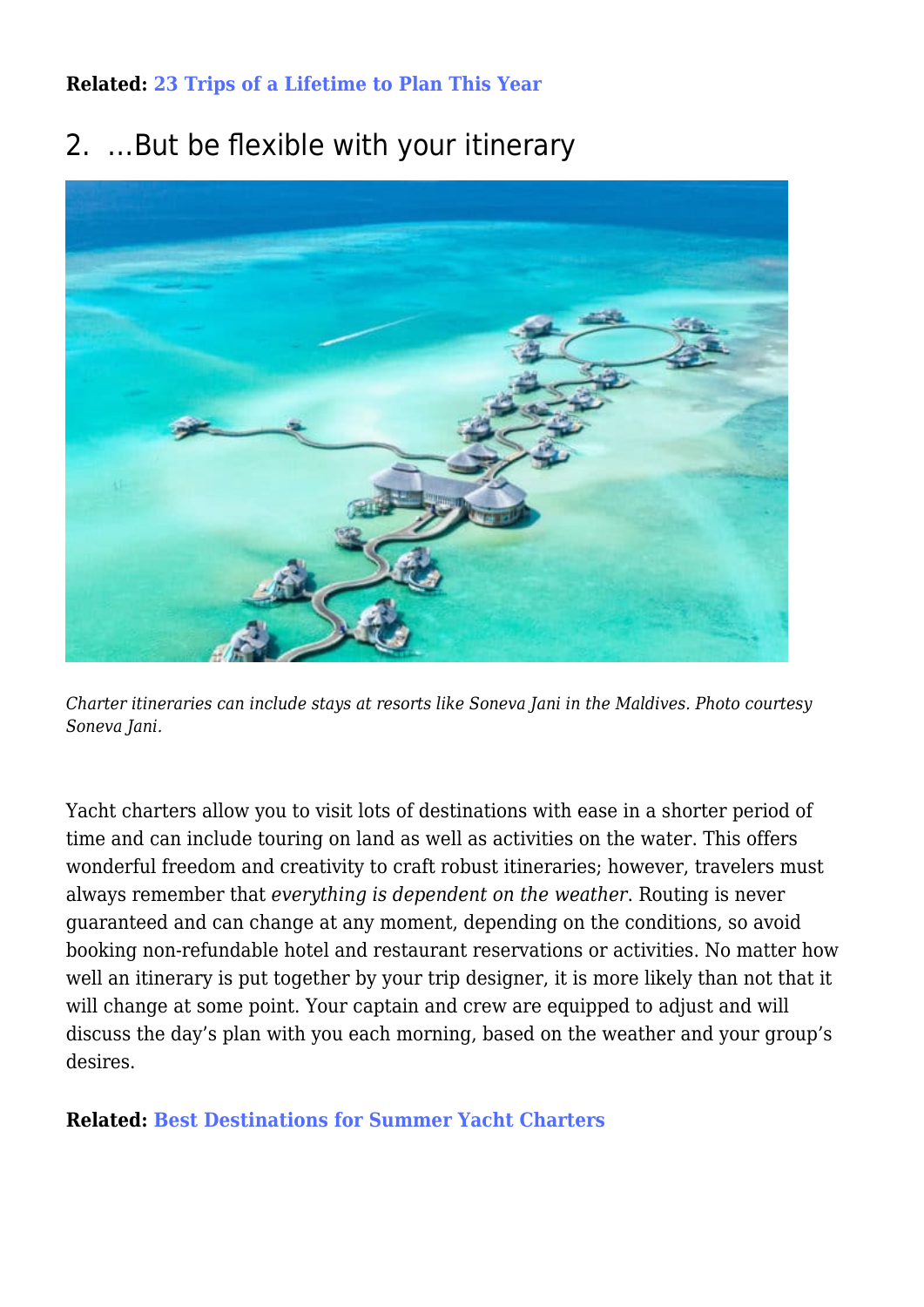### 3. Know your numbers



*The size of your group will determine the size of the yacht that you book.*

The vast majority of yachts have a non-negotiable capacity of 12 guests maximum on board, although some can accommodate a larger party of up to 30 guests. It is important to confirm the number of travelers on your charter at the beginning of the planning process, as the size of the yacht you'll need to book will determine its stability (important for those who struggle with seasickness), the types of special amenities offered (like jet skis, diving boards, water slides and inflatables) and your budget.

No matter the size, the total price of booking a charter is composed of the following: the charter fee, which is determined by the yacht's owners; the APA (Advance Provisioning Allowance), an onboard account amounting to approximately 30 percent of the charter fee, which you must pay in advance in order to cover expenses for fuel, food and beverages, transportation on shore and dockage fees; the VAT (Value Added Tax) incurred when disembarking from European and some Caribbean ports; and the crew's gratuity (which is often covered in part by any remainder from the APA). Your Indagare trip designer can help you determine which yacht is right for your needs and plot an itinerary that maximizes your budget.

#### **Related: [The World's Best Beach Clubs](https://www.indagare.com/destinations/world/articles/top-10-worlds-best-beach-clubs)**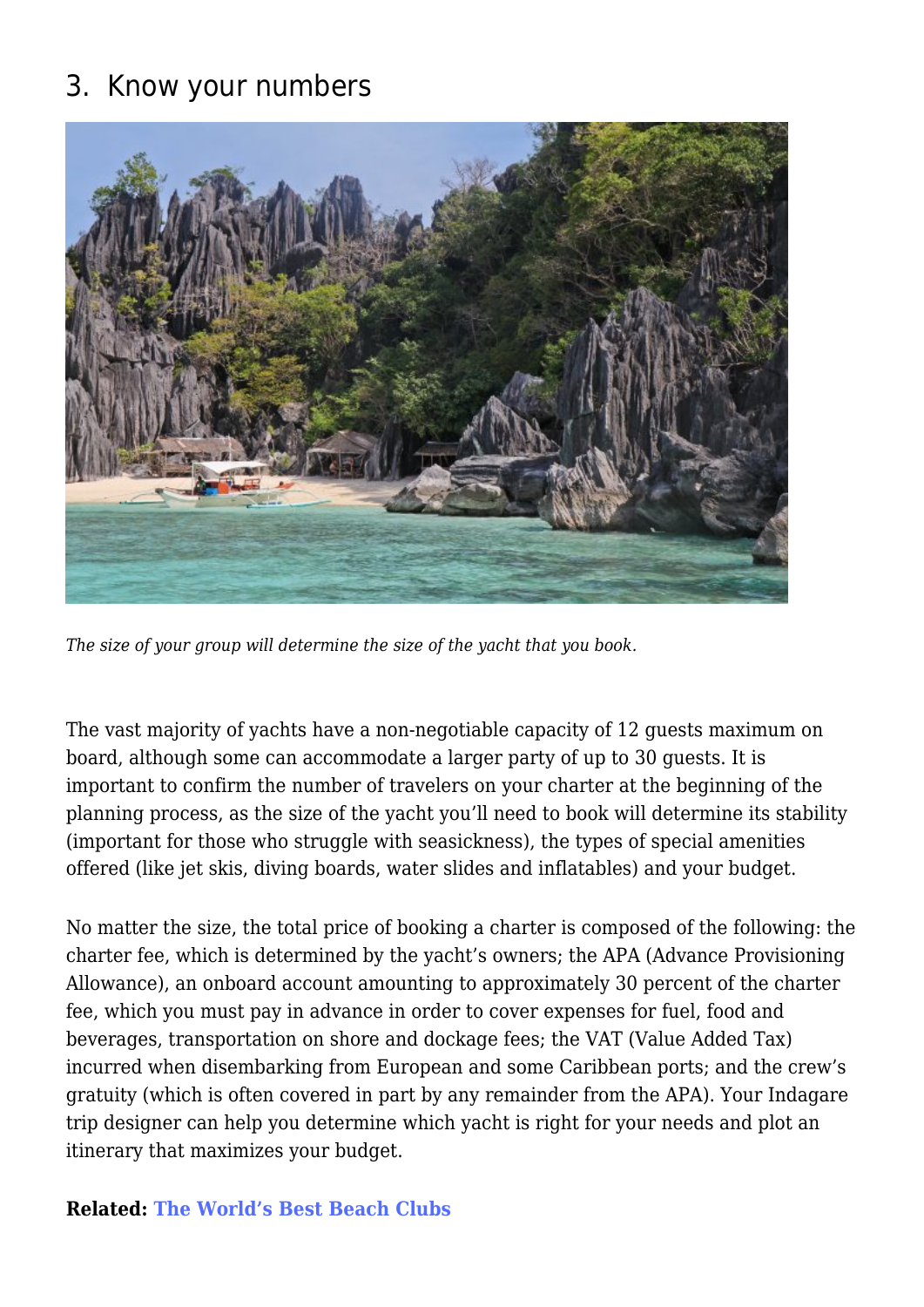#### 4. Ask for what you want



*Private yacht charters can be equipped with deck chairs, live DJs, water toys and more. Photo by Dominick Walker.*

Your private yacht should feel like your "home away from home," and a great connection to the captain and crew can transform your charter into a once-in-a-lifetime trip. In order to prepare the best selection of meals, activities and amenities for your group, your trip designer will ask you to fill out a detailed "Preference Sheet" to share with the captain and chef several months prior to your departure. Don't be shy in sharing your tastes and hopes for the trip (as well as your dislikes, fears and pet peeves)—the more your trip designer and captain know, the better they can cater to them. The options are endless: yachts can be child-friendly or equipped for mobility issues; they can have high-speed Internet, or no Internet at all; they can include a health spa and a masseuse, a water ski instructor or a DJ. You can spend every evening dining out on shore, or you can stay on the boat to enjoy laid-back meals (or extravagant tastings set to fireworks). Just ask.

**Related: [Indagare Matchmaker: What Are the Best Greek Islands for Different](https://www.indagare.com/destinations/europe/greece/crete/articles/best-greek-islands) [Kinds of Travelers?](https://www.indagare.com/destinations/europe/greece/crete/articles/best-greek-islands)**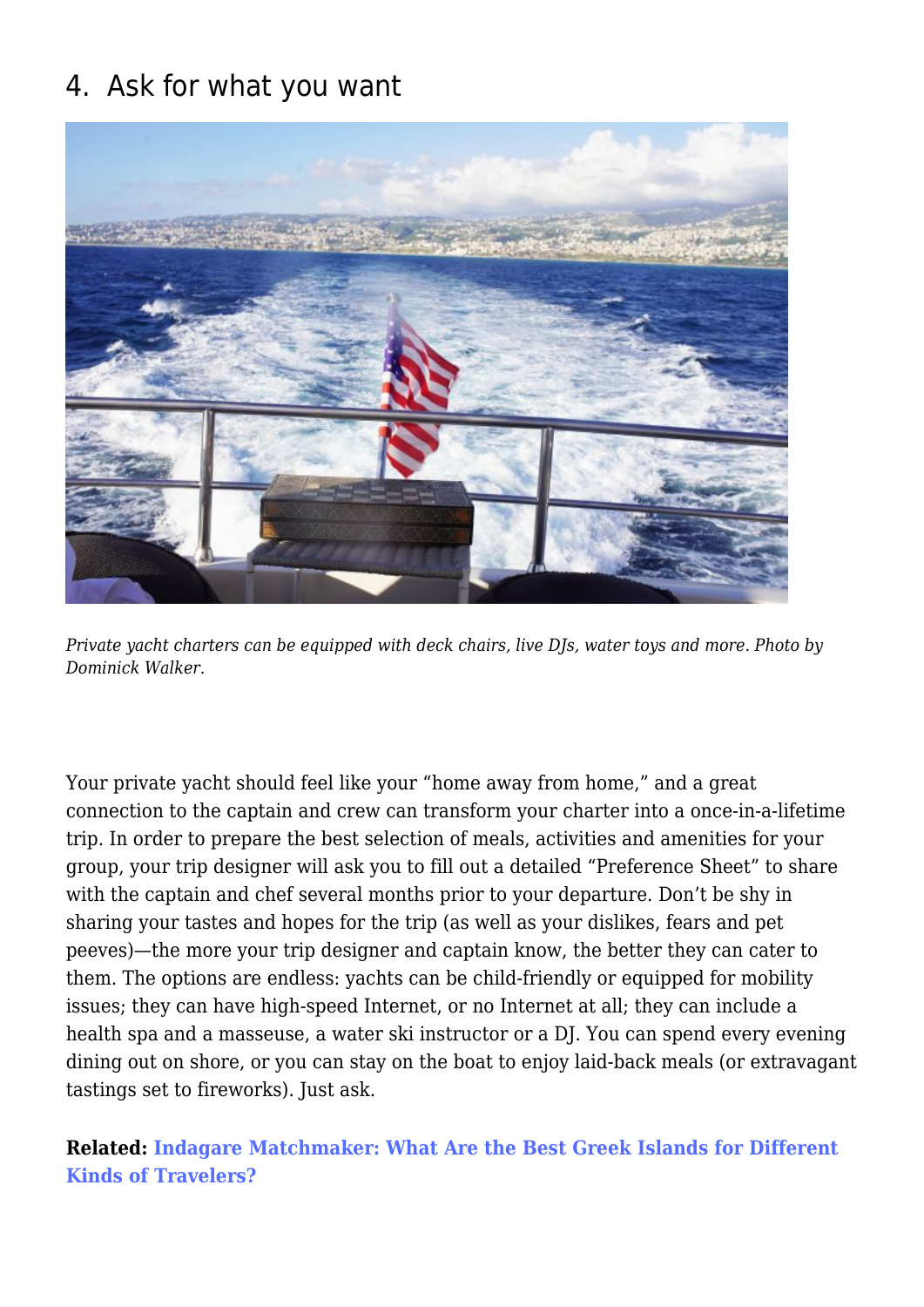### 5. Follow proper yacht etiquette



*Before docking on shore, be sure to discuss your plans with your captain.*

Just like any foreign country, yachts encompass a unique social environment with certain behavioral rules that should be followed. In addition to treating the yacht and its crew with full respect, you should always remember these **Do's and Dont's**:

- **Do** use soft-sided luggage for packing, as storage space can be limited.
- **Don't** wear high- or hard-heeled shoes; they are prohibited by crews because they can damage decks. While on board, you'll have to stick to soft-soled shoes or bare feet.
- **Do** talk to your captain about any questions, concerns or complaints as soon as they arise. The crew is there to make the charter as seamless as possible.
- **Don't** bring unexpected guests aboard. The yacht is equipped with a specific stock of food and beverages that is calculated for your group alone. If you're planning to pick up friends or family for a visit during the trip, let the captain know in advance.
- **Do** expect to pay a crew gratuity amounting to 10 to 15 percent of the charter fee. This cost will be taken from the remainder of the APA. If the remainder does not cover the full amount, you can decide how to handle the balance with